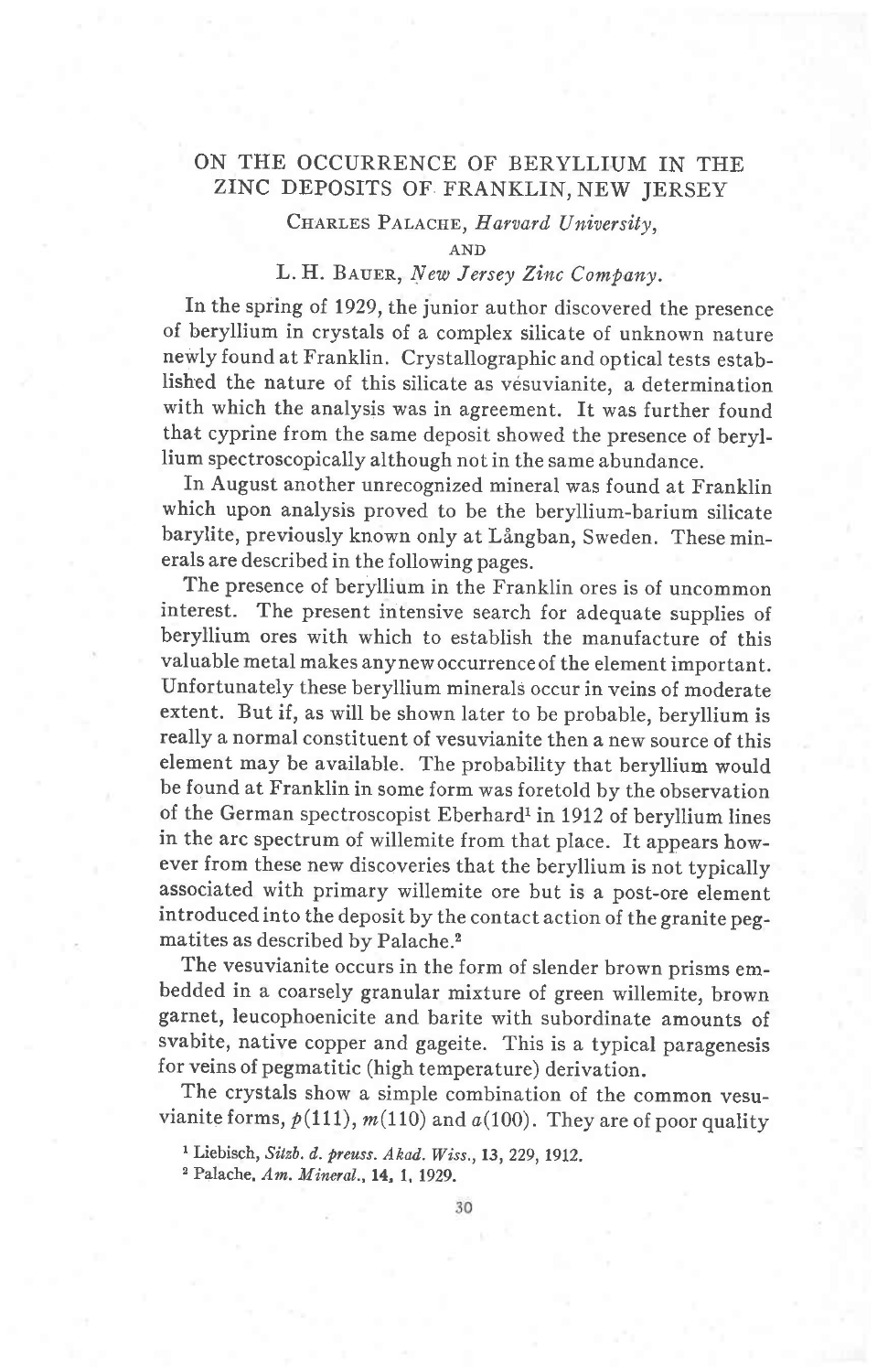for measurement as is so often the case with crystals of this substance. Thirteen values of  $\rho$  for (111) on four crystals gave an average angle of 36° 52' with the range 36° 26'-37° 13'. This corresponds to the element  $c=p_0=0.5303$ . Dana, System,  $c=0.5372$ . It is optically uniaxial, negative, with absorption in brown,  $\omega \geq \epsilon$  $\omega = 1.712$ ;  $\epsilon = 1.700$ . Specific Gravity 3.385 ± .002.

The chemical analysis of a sample of picked crystals, by L. H. Bauer follows: ANALVSIS OF BE-VESUVIANITE

|                  | 1.          | 2.          | 3.               |
|------------------|-------------|-------------|------------------|
|                  | Percentages | Mol. Ratios | Mol. Ratios      |
| SiO <sub>2</sub> | 34.25       | .568        | $6 \times 0.095$ |
| CaO              | 33.15       | .591        | $6 \times 0.099$ |
| <b>BeO</b>       | 9.20        | .367        | $4\times.092$    |
| MgO              | 3.17        | .079        |                  |
| MnO              | 4.84        | .068        | $2 \times 0.103$ |
| ZnO              | 4.86        | .060        |                  |
| $Al_2O_3(FeO^*)$ | 9.70        | .095        | $1 \times 0.095$ |
| $H_2O$           | 1.31        | .073        |                  |
|                  |             |             |                  |
|                  | 100.48      |             |                  |
| * FeO trace.     |             |             |                  |

This analysis yields very exactly the formula 2RO'6CaO'4BeO'  $\mathrm{Al}_2\mathrm{O}_3 \cdot 6\mathrm{SiO}_2$  where  $\mathrm{R} = \mathrm{Mg}, \mathrm{Mn},$  and  $\mathrm{Zn}$  in about equal proportions. The small amount of  $H_2O$  is ignored as probably unessential. It will be noted in column 3 above that the ratios come out with great exactness. This is noteworthy particularly because in general the molecular ratios derived from vesuvianite analyses yield no such simple formula. It seems highly probable that beryllium is generally present in this mineral but has not been recognized, being determined as alumina. This, because of the very low molecular weight of BeO, would affect the ratios to a large degree. A chemical examination of other occurrences ofvesuvianite for a possibleberyllium content will therefore be of much interest and will be an early subject of investigation.

The form of vesuvianite known as cyprineis well known at Franklin and has been frequently analyzed. None of the analyses yield a simple ratio. It has now been established by Mr. Nitchie of the New Jersey Zinc Company's chemical stafi at Palmerton, Pa., that cyprine shows spectroscopically strong lines of beryllium al-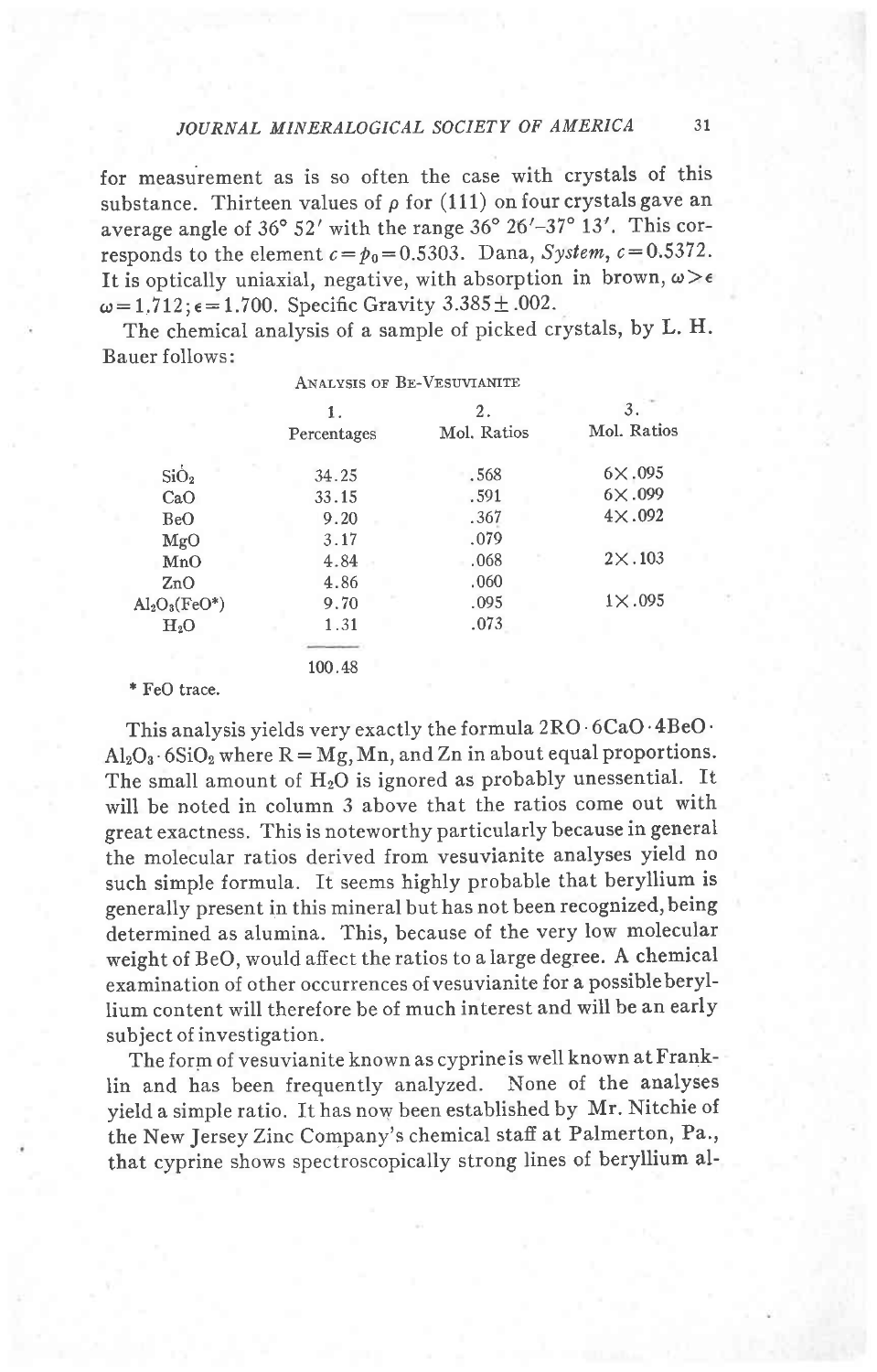### 32 THE AMERICAN MINERALOGIST

though relatively less strong than in spectrograms of the brown Be-vesuvianite.

#### BARVLITE

Barylite was first described fifty years ago as an aluminum barium silicate occurring at Långban in association with hedyphane. It was not until 1923 that a new examination by Aminofi proved that the supposed alumina was really beryllium oxide. Barylite was first found at Franklin last August in specimens of hedyphane and calcite. It was first seen on the picking table but was later found in the mine in 960 pillar, 20 feet below the 400 foot level North about 15 feet from the hanging wall.

Attention was first drawn to the mineral by its vivid blue fluorescence in ultra-violet light, a color not previously yielded by any Franklin mineral. The following analysis by Mr. Bauer was made on selected fragments of the fluorescent substance:

|                                | BARYLITE          |                   |
|--------------------------------|-------------------|-------------------|
|                                | 1.<br>Percentages | 2.<br>Mol. Ratios |
|                                |                   |                   |
| SiO <sub>2</sub>               | 36.42             | .604              |
| BaO                            | 46.49             | .302              |
| <b>BeO</b>                     | 15.77             | .628              |
| Al <sub>2</sub> O <sub>3</sub> |                   |                   |
| MnO                            |                   |                   |
| FeO                            | .19               |                   |
| CaO                            |                   |                   |
| MgO                            | .29               |                   |
| ZnO                            | present           |                   |
| PbO                            | .11               |                   |
| $H2O$ 110°C                    | .40               |                   |
|                                |                   |                   |
|                                | $00 \leq R$       |                   |

99.67

Examination of the analysis and derived molecular ratios shows that it is extremely pure material, yielding with great exacthess the formula 2BeO' BaO - 2SiOz.

It may be observed that the BeO content of barylite, nearly 16 per cent, is higher by 2 per cent than that of beryl, the commonest beryllium compound.

The Franklin barylite is in plates embedded in hedyphane with some willemite. The single specimen seen is clearly part of a well banded vein, the succession of bands from a surface of ore being